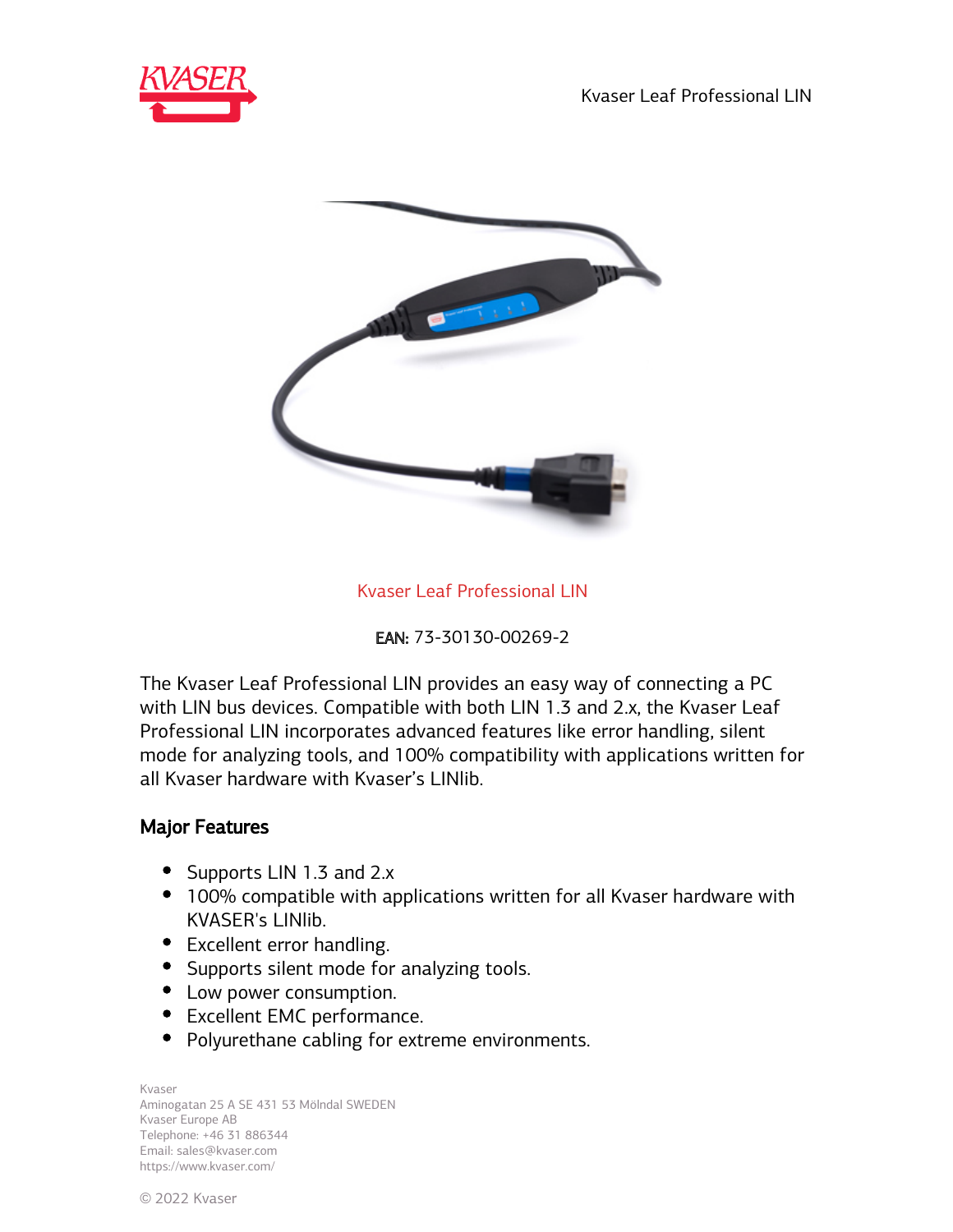

- Galvanic isolation of the LIN bus driver stage to protect the hardware.
- Equipped with a 110 cm (44 in.) long USB cable and a 30 cm (12 in.) long LIN cable.
- Interfaces the LIN bus with a 9-pin D-SUB connector.
- Designed for USB 2.0, backward compliant with USB 1.1.
- Quick and easy Plug-and-Play installation.
- Support for SocketCAN, seeelinux.org for details.
- A practically unlimited number of Kvaser Leafs can be connected via standard USB hubs for simultaneous use on a single PC.

## **Warranty**

2-Year Warranty. See our General Conditions and Policies for details. Register your product at [kvaser.com/getting-started f](https://www.kvaser.com/getting-started/)or an additional 1year Warranty Extension.

## Support

• Free Technical Support on all products available by contacting support@ kvaser.com.

## **Software**

Documentation, software and drivers can be downloaded for free at [kvaser.com/downloads.](https://www.kvaser.com/download/)

Kvaser Aminogatan 25 A SE 431 53 Mölndal SWEDEN Kvaser Europe AB Telephone: +46 31 886344 Email: sales@kvaser.com https://www.kvaser.com/

© 2022 Kvaser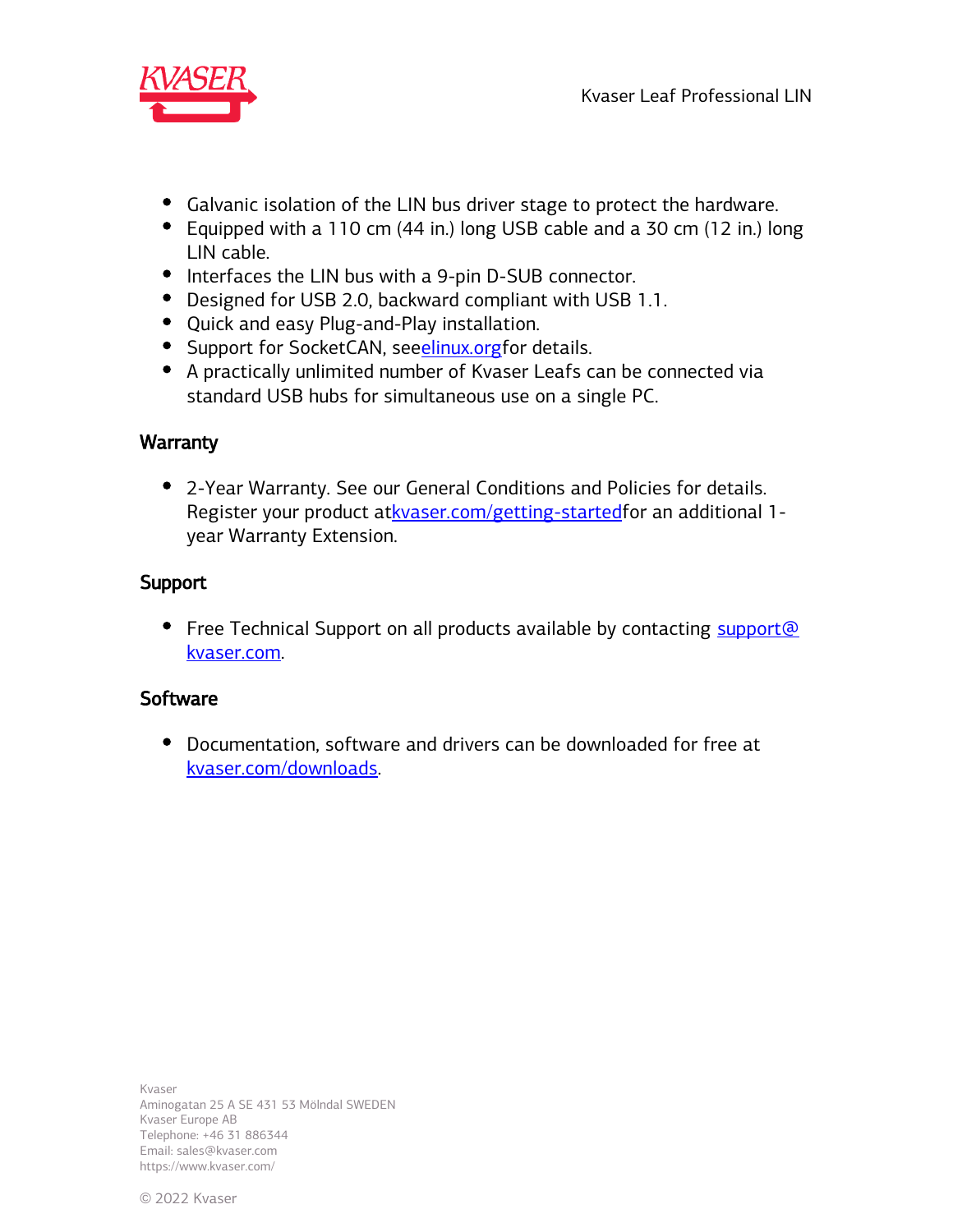

| TECHNICAL DATA - KVASER LEAF PROFESSIONAL LIN |                                      |
|-----------------------------------------------|--------------------------------------|
| <b>CERTIFICATIONS</b>                         | CE, RoHS                             |
| ON-BOARD RX BUFFER                            | Yes                                  |
| SOUND                                         | Yes                                  |
| TIMESTAMP RESOLUTION (US)                     | 1                                    |
| WIDTH (MM)                                    | 25                                   |
| HEIGHT (MM)                                   | 20                                   |
| LENGTH (MM)                                   | 100                                  |
| <b>IP CLASS</b>                               | IP <sub>40</sub>                     |
| ERROR FRAME GENERATION                        | No                                   |
| API, LICENCED                                 | None                                 |
| <b>EMBEDDED SCRIPT</b>                        | No                                   |
| <b>RUGGED</b>                                 | No                                   |
| NETWORK CHANNEL(S)                            | $1 \times$ LIN                       |
| <b>STATUS</b>                                 | Not for new designs                  |
| <b>GALVANIC ISOLATION</b>                     | Yes                                  |
| DATABASE DBC SUPPORT                          | No                                   |
| CONNECTOR                                     | DSUB <sub>9</sub>                    |
| MSGRATE RX MAX                                | N/A                                  |
| <b>ON-BOARD BUFFER</b>                        | Yes                                  |
| CAN FD                                        | No                                   |
| <b>CLOCK SYNC</b>                             | Yes                                  |
| <b>CASING MATERIAL</b>                        | <b>Glass Fiber Reinforced PA6</b>    |
| PRODUCT GROUPS                                | LIN, Leaf                            |
| PROMOTIONAL_TEXT                              | Single channel USB-to-LIN interface. |
| <b>CURRENT CONSUMPTION</b>                    | Typical 70mA                         |
| MAXIMUM BITRATE (KBPS)                        | 20                                   |
| PC INTERFACE                                  | <b>USB</b>                           |

Kvaser

Aminogatan 25 A SE 431 53 Mölndal SWEDEN Kvaser Europe AB Telephone: +46 31 886344 Email: sales@kvaser.com https://www.kvaser.com/